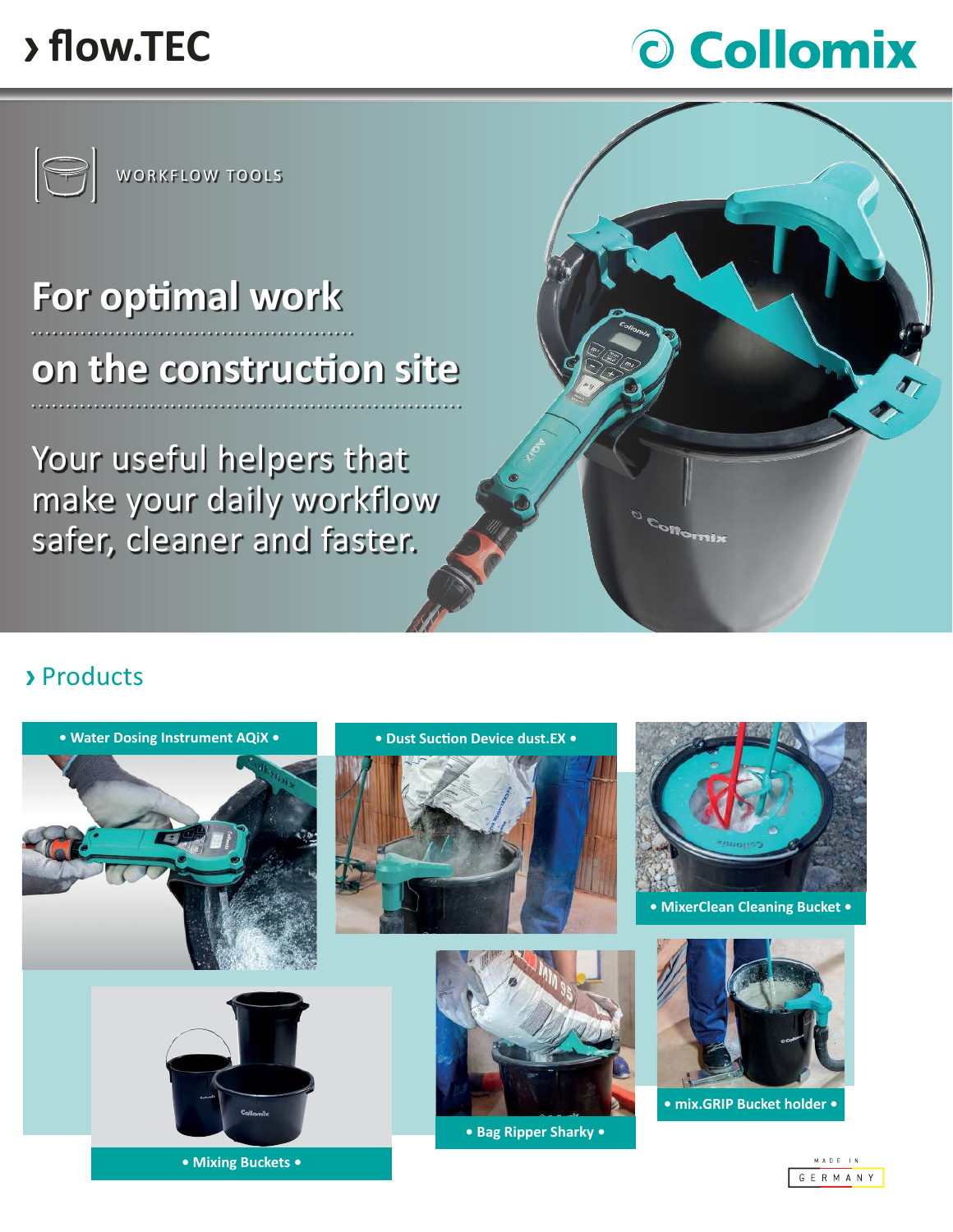#### **Water Dosing Instrument AQiX - play it safe when dosing the amount of water**

**Technical data**



Up to 50% faster water metering, no manual adding. Reliable metering of the prescribed amount of water for any type of mixed material No more tedious lugging of water buckets, saves physical strain Device is battery operated - no annoying cable

Super mobile and lightweight, fits on any bucket Memory buttons for two values; Manual dosing possible Can be used with many common mixing machines Supplied in a robust hard case

Dosing Quantity: 0.3-99 gal in 0.1 increments

Comes with: Water dosing instrument AQiX,

Do not exceed 80 PSI

 1/2"- hose connector, 2x AA batteries

Flowrate: 2.6 - 6.6 gal./min*)* PSI: 35 - 80 PSI

Power (incl.): 2x AA LR6 batteries

Dimensions (l x w x h): 10.2" x 3.2" x 5.5"

Water connection: 3/4"

Item. no. 19042





*Simply hang, fits on any bucket*



#### **dust.EX - for clean air at the workplace**





*dust.EX can be clamped to any bucket. With the right dust extractor you'll work in clean air*

Whether when opening the bag with powdery material, when filling it or at the beginning of the mixing process, - there is always annoying, sometimes health-endangering dust formation due to cement-containing material. On the one hand, this affects the well-being of the craftsman and, on the other, leads to contamination of the workplace. Especially when working indoors, this is not desirable.

The dust.EX dust extractor is connected to a dust extractor and simply clamped to the edge of the mixing bucket. The clamping spring allows it to be attached to almost any mixing bucket.

Switch on the dust extractor and you will work almost dust-free during filling as well as mixing. The dust.EX reliably extracts the escaping powder.

also works with 2 1/2" hose

| <b>Technical data</b> |                             |  |  |
|-----------------------|-----------------------------|--|--|
| Item. no 19040        | dust.EX Dust Suction Device |  |  |
|                       | with 1.4" hose connectior   |  |  |



*Clean work and clean environments with dust.EX*



*Transferring into the bucket creates a not inconsiderable amount of dust.*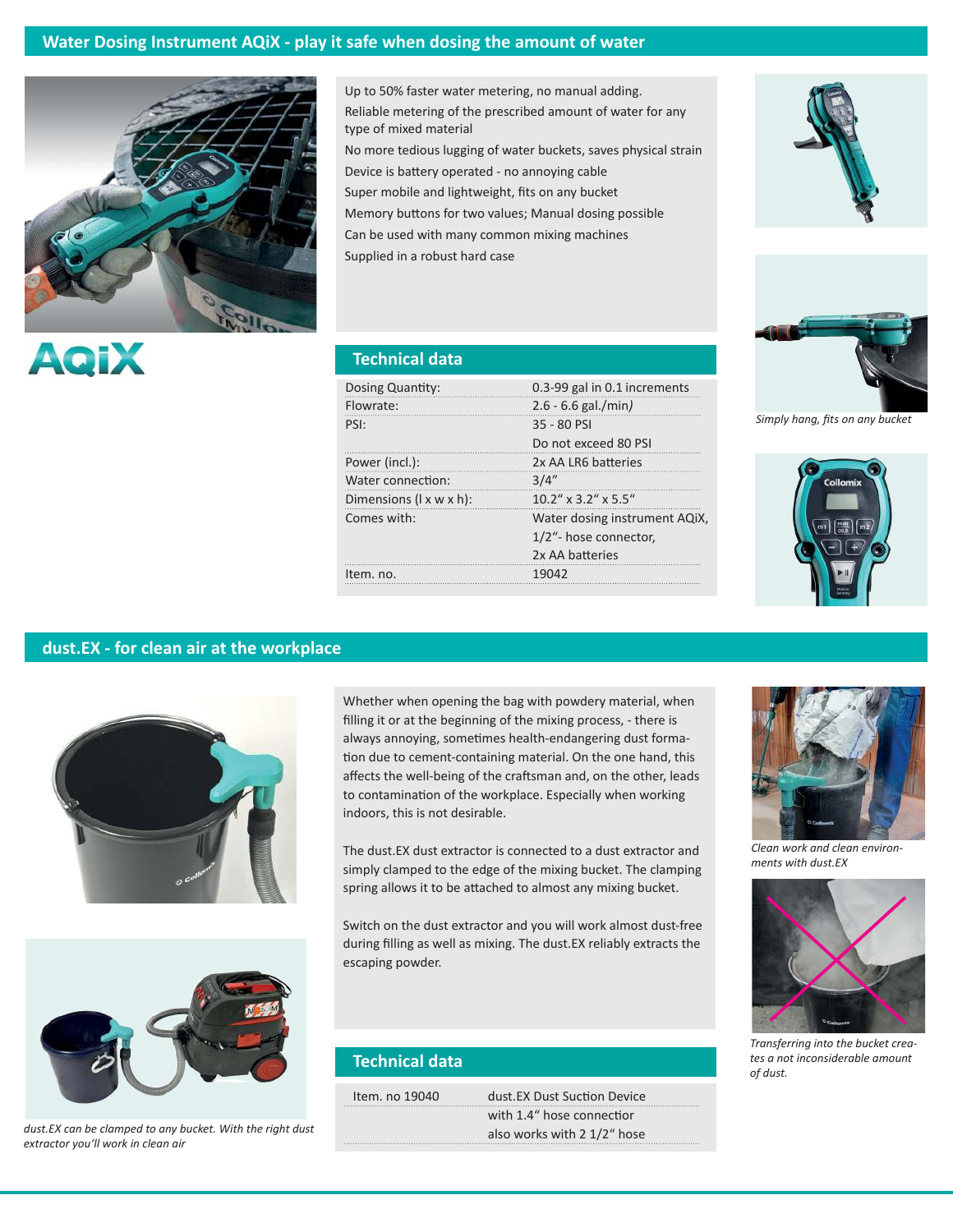#### **MixerClean - Shine with a clean paddle**



Clean paddle = a paddle which works!

For easy and quick cleaning. After mixing, dip the paddle into the bucket filled with water, let the paddle run briefly. The brushes thoroughly remove the material residues.

In this way, you maintain the full functionality of the agitator and at the same time increase its service life.

Suitable for single and double spindle machines.

Lid can be removed for emptying.

For paddles up to max. Diameter 8.2".

Robust bucket with carrying handle; solid metal cover plate with pair of brushes (replaceable).

| <b>Technical data</b> |  |  |
|-----------------------|--|--|
|                       |  |  |

| Art.no:            | 46002           |
|--------------------|-----------------|
| Weight (empty):    | $9.9$ lbs       |
| Volume:            | $7.9$ gal       |
| Dimensions Bucket: | Height: 16.5"   |
|                    | Diameter: 14.5" |







#### **Mixing bucket - for the tough everyday work on the construction site**



Not all buckets are the same. Collomix mixing bucket made of high-quality HD polyethylene; with low recycled material content, thus high stability, load-bearing capacity and service life. For safe transport when filled.

Exact fit for the Collomatic machines; this ensures a perfect function of the machines is guaranteed (e.g. edge scraper).

With reinforced, tear-proof handles for the use of the transport trolley. Retaining lugs on the bucket bottom prevent slipping in the machine.







### **Technical data**

| Item no. 60173 | 8 gal.Bucket, black            |
|----------------|--------------------------------|
|                | with metal carrier handle      |
| Item no. 60403 | 17 gal. Bucket, black          |
|                | (suitable for AOX-S, XM 2-650) |
| Item no. 70115 | 20 gal. Tall Bucket, black     |
|                | (for LevMix)                   |
|                |                                |